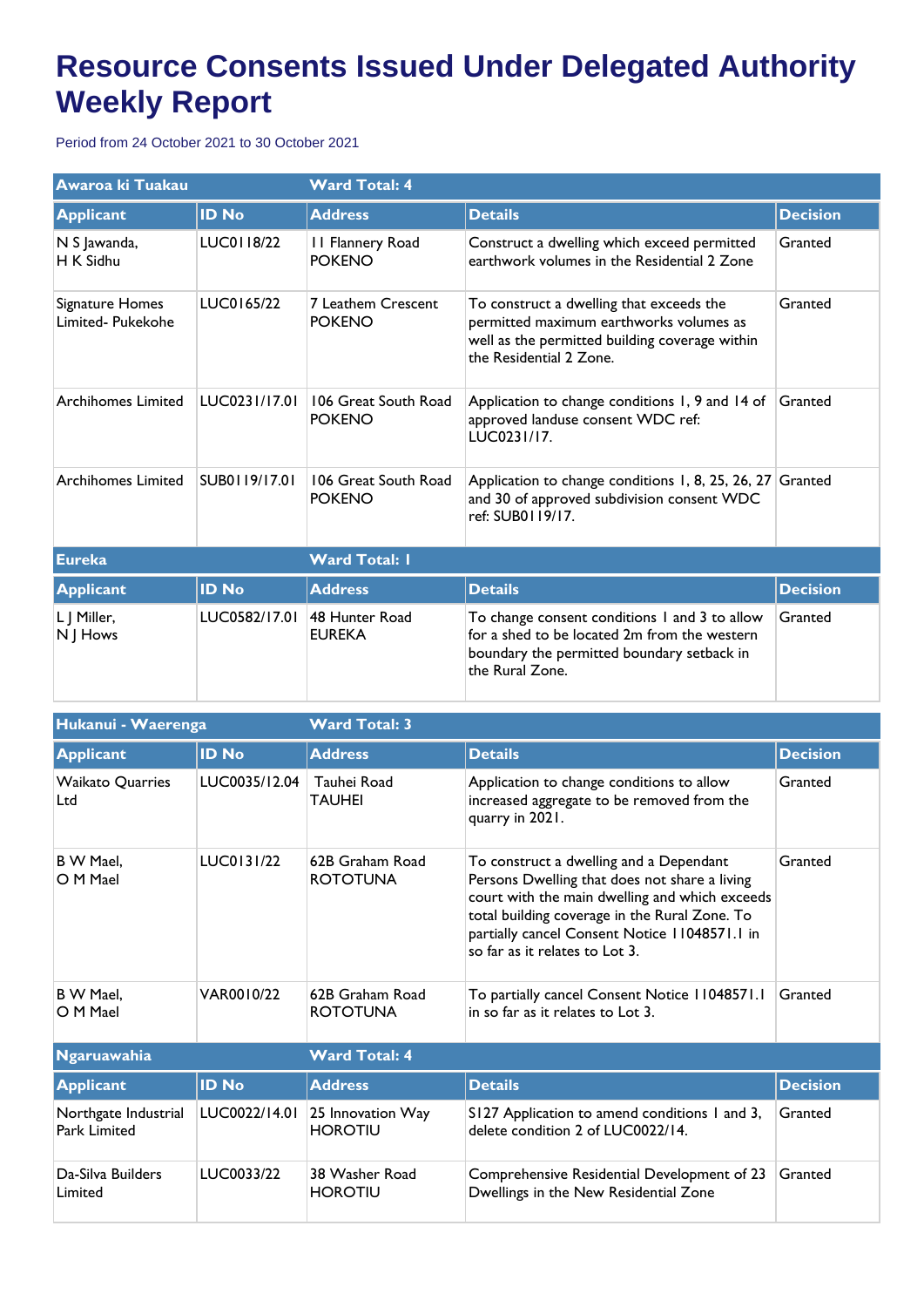## **Resource Consents Issued Under Delegated Authority Weekly Report**

Period from 24 October 2021 to 30 October 2021

| Da-Silva Builders<br>Limited          | SUB0010/22    | 38 Washer Road<br><b>HOROTIU</b>           | Comprehensive Residential Development of 23<br>Dwellings within the New Residential Zone                                                     | Granted |
|---------------------------------------|---------------|--------------------------------------------|----------------------------------------------------------------------------------------------------------------------------------------------|---------|
| $ M \mathsf{T}$ Carlyon,<br>T Carlyon | SUB0132/20.01 | 228 Ngaruawahia Road<br><b>NGARUAWAHIA</b> | Proposal to amend Condition IA and Condition Granted<br>8A of SUB0132/20 to provide an alternative for<br>power connection and reticulation. |         |

| <b>Onewhero-Te Akau</b>                                                                                 |              | <b>Ward Total: 2</b>                          |                                                                                                                                                                                                                                                                                                                                       |                 |  |
|---------------------------------------------------------------------------------------------------------|--------------|-----------------------------------------------|---------------------------------------------------------------------------------------------------------------------------------------------------------------------------------------------------------------------------------------------------------------------------------------------------------------------------------------|-----------------|--|
| <b>Applicant</b>                                                                                        | <b>ID No</b> | <b>Address</b>                                | <b>Details</b>                                                                                                                                                                                                                                                                                                                        | <b>Decision</b> |  |
| C J I La Trobe                                                                                          | LUC0150/22   | 1233 Hetherington<br>Road<br><b>ROTONGARO</b> | Proposed construction of a Dependent Person's Granted<br>Dwelling in the Rural Zone, where the<br>associated garage is larger than 24m2 to also<br>accommodate garage space for the main<br>dwelling on site.                                                                                                                         |                 |  |
| <b>B A Hilliard</b>                                                                                     | SUB0072/22   | 154 Ruakiwi Road<br><b>RUAKIWI</b>            | Resource consent under the Operative<br>Waikato District Plan (ODP) for a two-lot fee<br>simple subdivision in the Rural Zone. Resource<br>consent also under the Proposed District Plan<br>(PDP), for a subdivision which does not split an<br>identified Significant Natural Area.                                                  | Granted         |  |
| Raglan                                                                                                  |              | <b>Ward Total: 3</b>                          |                                                                                                                                                                                                                                                                                                                                       |                 |  |
| <b>Applicant</b>                                                                                        | <b>ID No</b> | <b>Address</b>                                | <b>Details</b>                                                                                                                                                                                                                                                                                                                        | <b>Decision</b> |  |
| S J Mills,<br>A N Mills                                                                                 | LUC0091/22   | 20A Lorenzen Bay<br>Road<br><b>RAGLAN</b>     | Construct a garage in the Living Zone that<br>infringes the permitted building setback and<br>daylight admission plane in relation to the road<br>boundary.                                                                                                                                                                           | Granted         |  |
| McCaw Lewis<br>Chapman Trustees,<br>R Walden,<br>R J Walden,<br>Walden Family Trust,<br>Lee-Smith Trust | LUC0124/22   | 39 Bayview Road<br><b>RAGLAN</b>              | Operative Plan:<br>Alterations and additions to an existing dwelling<br>that protrudes through daylight admission and is<br>within 23m of the mean high water spring in the<br>Living Zone.<br>Proposed Plan;<br>Proposed additions to the building will be within<br>23m from the mean high water spring in the<br>Residential Zone. | Granted         |  |
| M J Davis                                                                                               | LUC0169/22   | 189 Pond Road<br>TE MATA                      | To construct an accessory building (Shed 1:<br>200m2) that encroaches the road boundary<br>setback, at a site located within the Rural Zone                                                                                                                                                                                           | Granted         |  |
| Whangamarino                                                                                            |              | <b>Ward Total: 5</b>                          |                                                                                                                                                                                                                                                                                                                                       |                 |  |
| <b>Applicant</b>                                                                                        | <b>ID No</b> | <b>Address</b>                                | <b>Details</b>                                                                                                                                                                                                                                                                                                                        | <b>Decision</b> |  |
| <b>Vishwanath Traders</b><br>Limited                                                                    | LUC0067/22   | 2286 State Highway 2<br><b>MARAMARUA</b>      | Planning Certificate application for Maramarua<br>General Store.                                                                                                                                                                                                                                                                      | Approved        |  |
| G Singh,<br>  Kaur                                                                                      | LUC0108/22   | <b>TE KAUWHATA</b>                            | 38D Te Kauwhata Road   To construct a dwelling within the Living Zone<br>and Te Kauwhata Structure Plan Area that<br>encroaches the 6-metre rear boundary setback                                                                                                                                                                     | Granted         |  |